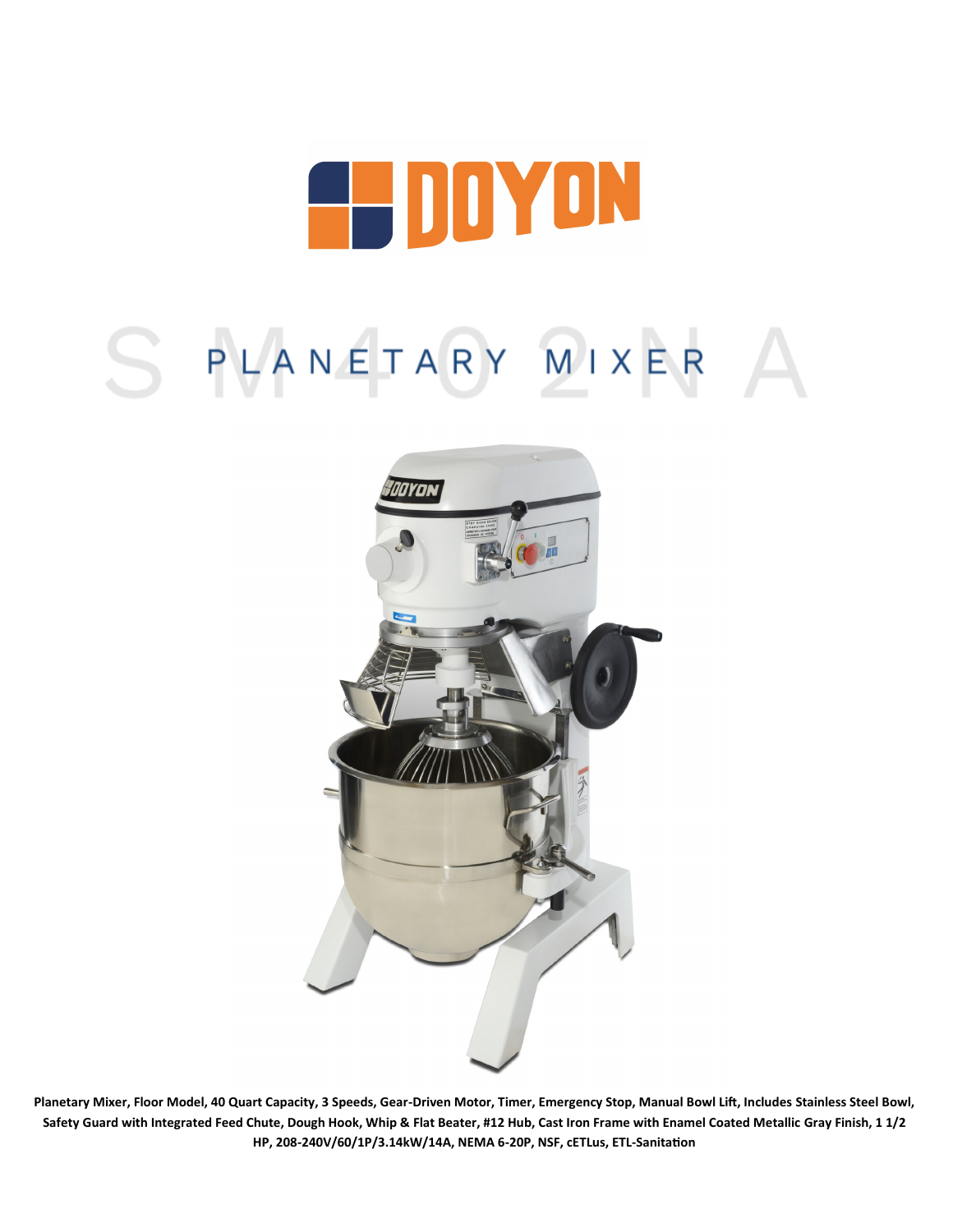

| PROJECT  |  |
|----------|--|
| ITEM NO. |  |
|          |  |
| NOTES    |  |
|          |  |

**MODEL NUMBER: S M 4 0 2 N A**





# **FEATURES**

- □ Includes 40 Quart Stainless Steel Bowl, Dough Hook, Wire Whip, Flat Beater, and Ingredient Chute
- 3 Speeds:
	- Low (90 RPM)
	- Medium (170 RPM)
	- High (310 RPM)
- □ 60 Minute Countdown Timer
- □ Wire Guard for Bowl Featuring Automatic Motor Cut-Off Switch
- □ Thermal Overload Protection for Motor
- □ #12 Hub for Attachments
- Manual Bowl Lift
- Emergency Stop

## **CONFORM TO:**

- CSA 22.2 No. 195
- □ CSA Z432-04, article 5.5.2.2, 5.6.1, 6.2.3.2, 7.17, 10.2, 10.3
- □ RSST Rules 172 to 175, 182, 184, 187, 189, 190, 192
- □ UL Std. 763
- EN 454-00 section 6.1
- EN 954-1 article 6.2.2
- EN 1088-95 article 4.2.1, 5 et 6

## **CONSTRUCTION**

□ Easy to Clean White Powder Coating

# **OPTIONS & ACCESSORIES**

- Meat Grinder Attachment (SM100HV)
- □ Vegetable & Pepperoni Slicer w/ 3 Cheese Shredding Plate (SM100CL)

## **CLEARANCES**

- □ 6" (152mm) On All Sides
- □ Top & Bottom Must Remain Unobstructed

## **WARRANTY**

□ One Year Labor & Two Year Parts

| Model          | Weight | <b>Overall Dimensions</b> |        |       |              |            | Dough Capacity | <b>Speeds</b> |     |     |
|----------------|--------|---------------------------|--------|-------|--------------|------------|----------------|---------------|-----|-----|
|                |        | W                         | D      | н     | <b>Motor</b> | <b>Hub</b> | (50% AR)       | 1st           | 2nd | 3rd |
| <b>SM402NA</b> | 575    | 40 1/4"                   | 261/2" | 22"   |              | YES        | 30 lbs         | 90            | 170 | 310 |
|                | (261)  | (1022)                    | (673)  | (559) |              |            | (13.6)         |               |     |     |

**SPECIFICATIONS SUBJECT TO CHANGE WITHOUT NOTICE Follow Use The Follow Use The Follow Use The Follow Use The Follow Use The Follow Use The Follow Use The Follow Use The Follow Use The Follow Use The Follow Use The Follow KCL & REVIT DRAWINGS UPON REQUEST REVISION A| 4/19/2021**

**Doyon** 





5600 13th Street, Menominee, MI 49858 **906.863.4401 | 800.338.9886 | [www.doyon.qc.ca](http://www.doyon.qc.ca/)**